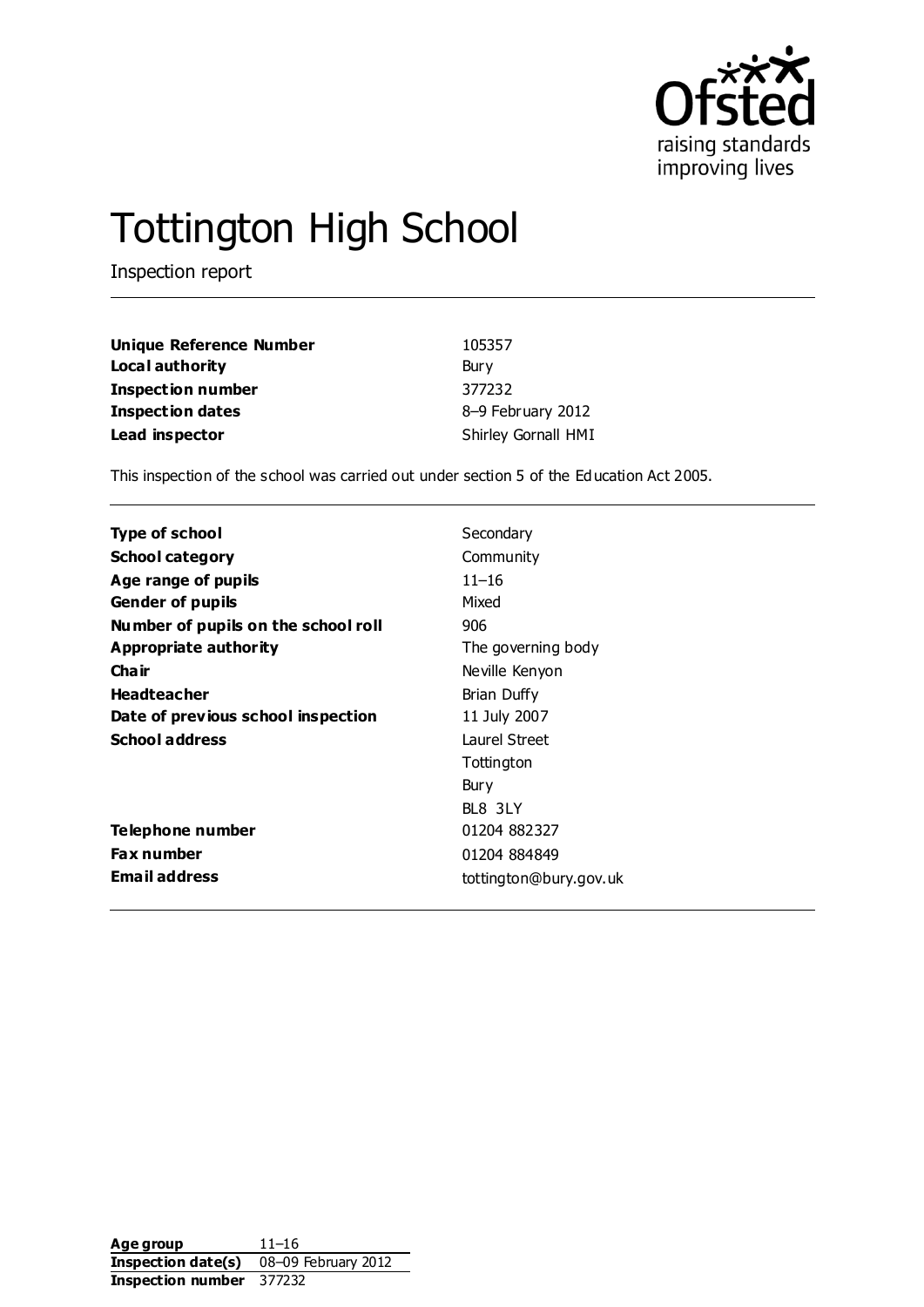

You can use Parent View to give Ofsted your opinion on your child's school. Ofsted will use the information parents and carers provide when deciding which schools to inspect and when.

You can also use Parent View to find out what other parents and carers think about schools in England. You can visit [www.parentview.ofsted.gov.uk,](../../../../sgornall/AppData/Local/AppData/Local/Microsoft/Windows/Temporary%20Internet%20Files/Low/Content.IE5/Content.IE5/I81WO4AD/www.parentview.ofsted.gov.uk) or look for the link on the main Ofsted website: [www.ofsted.gov.uk](../../../../sgornall/AppData/Local/AppData/Local/Microsoft/Windows/Temporary%20Internet%20Files/Low/Content.IE5/Content.IE5/I81WO4AD/www.ofsted.gov.uk)

The Office for Standards in Education, Children's Services and Skills (Ofsted) regulates and inspects to achieve excellence in the care of children and young people, and in education and skills for learners of all ages. It regulates and inspects childcare and children's social care, and inspects the Children and Family Court Advisory Support Service (Cafcass), schools, colleges, initial teacher training, work-based learning and skills training, adult and community learning, and education and training in prisons and other secure establishments. It assesses council children's services, and inspects services for looked after children, safeguarding and child protection.

Further copies of this report are obtainable from the school. Under the Education Act 2005, the school must provide a copy of this report free of charge to certain categories of people. A charge not exceeding the full cost of reproduction may be made for any other copies supplied.

If you would like a copy of this document in a different format, such as large print or Braille, please telephone 0300 123 4234, or email [enquiries@ofsted.gov.uk](mailto:enquiries@ofsted.gov.uk)

You may copy all or parts of this document for non-commercial purposes, as long as you give details of the source and date of publication and do not alter the information in any way.

To receive regular email alerts about new publications, including survey reports and school inspection reports, please visit our website and go to 'Subscribe'.

Piccadilly Gate Store Street Manchester M1 2WD

T: 0300 123 4234 Textphone: 0161 618 8524 [enquiries@ofsted.gov.uk](mailto:enquiries@ofsted.gov.uk) [www.ofsted.gov.uk](http://www.ofsted.gov.uk/)



© Crown copyright 2012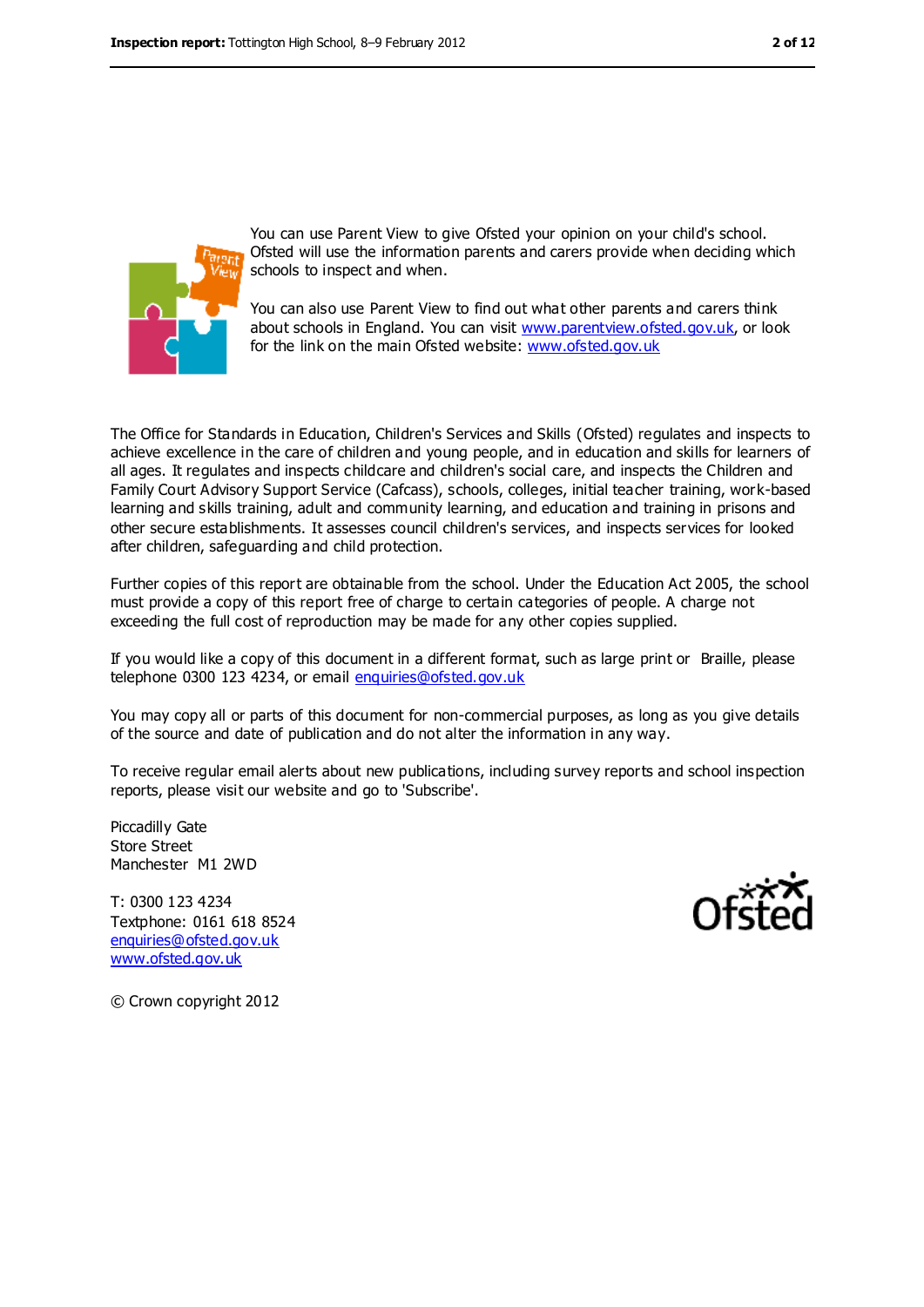# **Introduction**

Inspection team

| <b>Shirley Gornall</b> | Her Majesty's Inspector |
|------------------------|-------------------------|
| Michael Cooper         | Additional inspector    |
| Mary Liptrot           | Additional inspector    |
| Bernard Robinson       | Additional inspector    |

This inspection was carried out with two days' notice. There were no responses to the on-line questionnaire (Parent View) at the time of the inspection. Inspectors observed 38 teachers teaching 38 lessons, of which eight were joint observations with members of the school's senior team. In addition, inspectors observed students' learning and behaviour during 'Immersion Day' activities led by visitors to the school. Meetings were held with five groups of students, three members of the governing body, school senior leaders, heads of department, newly-qualified teachers and the school librarian. Inspectors observed the school's work and considered a wide range of documents, including the school improvement plan, school self-evaluation, safeguarding and equality policies and minutes of governing body meetings. They analysed 282 questionnaires completed by parents and carers, 149 received from students and 41 from staff.

## **Information about the school**

Tottington High is an average-sized comprehensive school. The proportion of students attending who are known to be eligible for free school meals is approximately half that found nationally. An average proportion of students is from ethnic minority backgrounds and speaks English as an additional language. The proportion of disabled students and those with special educational needs is average. A few students enter or leave the school at times other than the normal starting points. The school is a specialist mathematics and computing college and an Investor in People. It holds the International Schools Award, and Artsmark at gold level. A new headteacher took up post in September 2009. The school's performance exceeds the government floor standards, which sets minimum expectations for attainment and progress. The school is a member of the Bury Secondary Learning Collaboration.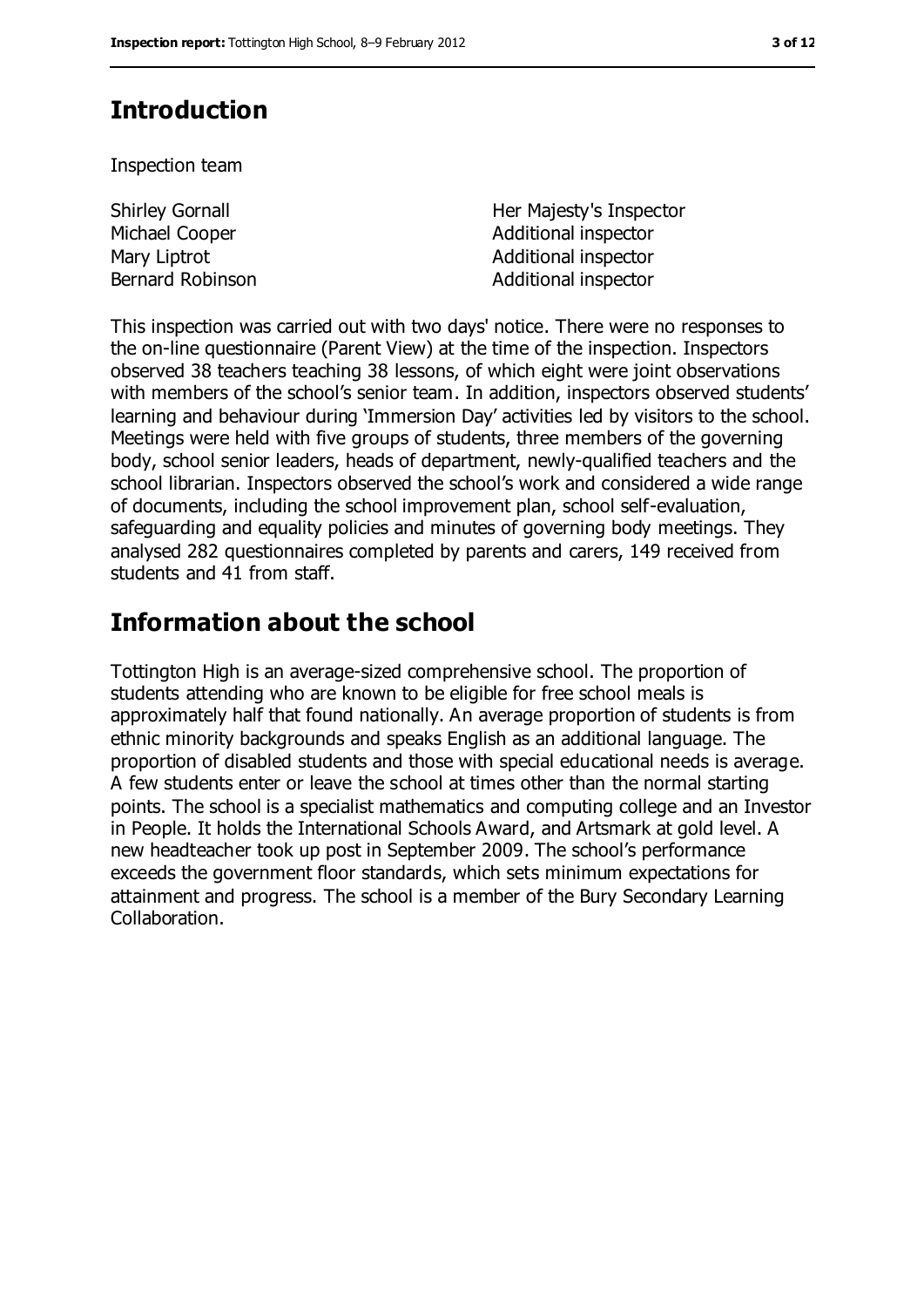**Inspection grades: 1 is outstanding, 2 is good, 3 is satisfactory and 4 is inadequate** Please turn to the glossary for a description of the grades and inspection terms

# **Inspection judgements**

| <b>Overall Effectiveness</b> |  |
|------------------------------|--|
|------------------------------|--|

| <b>Achievement of pupils</b>          |  |
|---------------------------------------|--|
| <b>Quality of teaching</b>            |  |
| <b>Behaviour and safety of pupils</b> |  |
| <b>Leadership and management</b>      |  |

### **Key Findings**

- This is a good and rapidly improving school which achieves its aim of fostering students' personal development. Students and staff are proud to be members of the safe and happy school community.
- Students attain academic standards that are higher than the national average. Most make good progress in the vast majority of subjects. Their progress is excellent in English, history, geography and drama and is improving rapidly in mathematics.
- Teaching is good overall with some that is satisfactory and a small proportion that is outstanding. Teachers are knowledgeable and enthusiastic. They build excellent relationships with students and care for them as individuals. However, some do not always plan lessons that meet the needs of all groups of students and, on occasions, questioning does not sufficiently extend students' thinking. Marking is accurate and frequent but does not consistently provide students with clear steps for improvement.
- Behaviour in lessons and around the site is good. Students are polite, friendly and responsible. Poor behaviour is infrequent and students confirm that it is dealt with effectively. Students' attendance is above average and rising.
- The school promotes students' spiritual, moral, social and cultural development very effectively, including through its programme of cross-curricular 'Immersion days' and its range of opportunities for students to serve their school and wider community.
- The headteacher has brought about change swiftly and effectively. His vision is shared by committed and skilled senior and middle leaders. Quality assurance processes, however, do not consistently lead to precise action to secure improvement in some areas.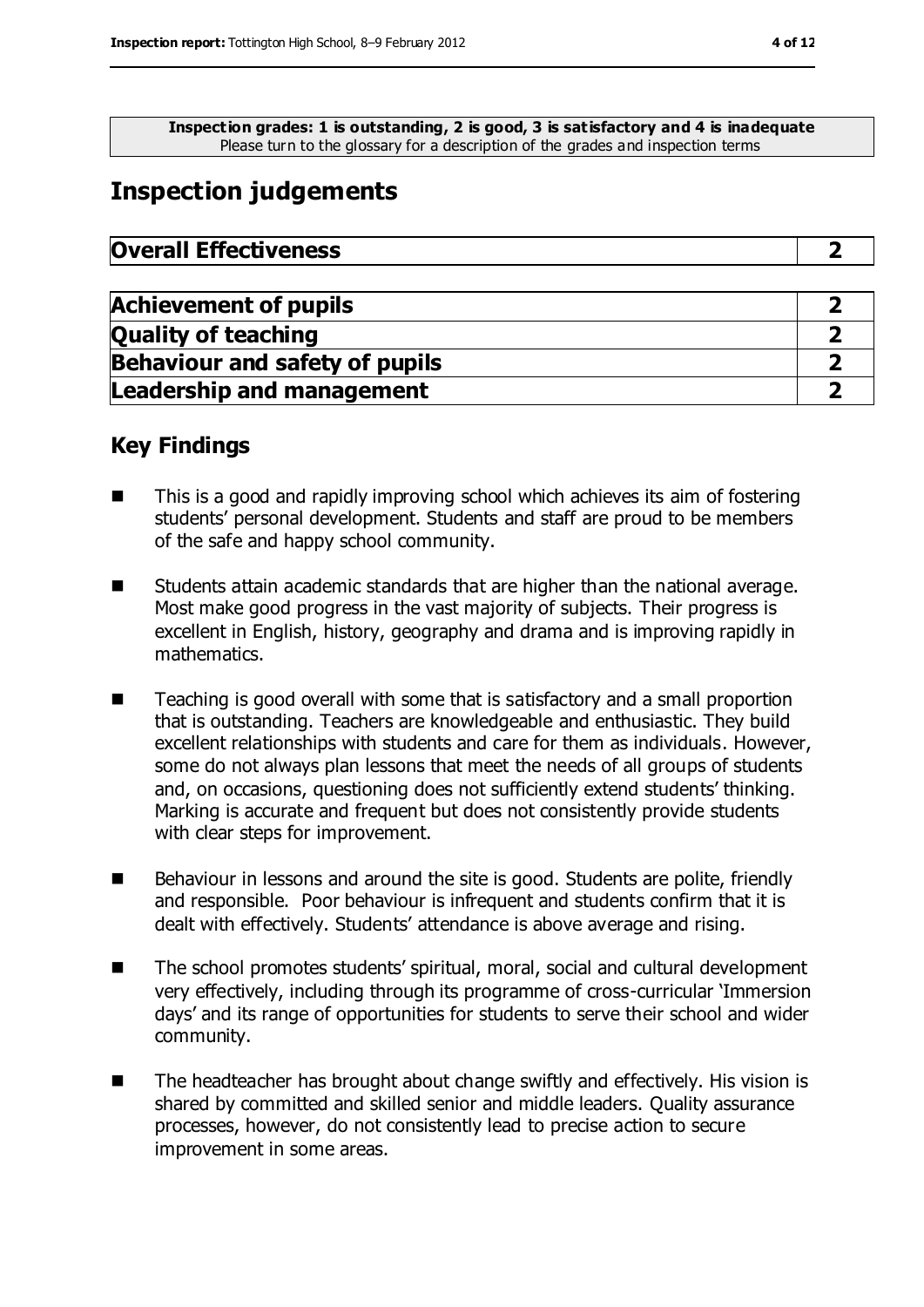- The governing body has a clear understanding of the school's strengths and priorities. Governors use their wide-ranging skills and experience effectively to support the school's improvement.
- The school's self-evaluation is accurate and the headteacher has established strong management systems. There has been significant improvement since the previous inspection. Hence, there is good capacity for further improvement.

### **What does the school need to do to improve further?**

- $\blacksquare$  Increase the proportion of teaching that is good and outstanding by:
	- ensuring that the needs of different groups of students are met in lessons through the provision of appropriate tasks, challenge and intervention
	- developing teachers' questioning skills so that students are encouraged to provide extended explanations and build upon each others' ideas
	- ensuring that marking is of a consistently high quality so that students understand how to improve their work and act upon their teachers' feedback.
- **Ensure that the outcomes of quality assurance are consistently communicated** and acted upon by leaders and teachers.

### **Main Report**

#### **Achievement of pupils**

Students enter the school with attainment that is slightly higher than the national average, make good progress overall and gain GCSE results which are above average in most subjects. Students make excellent progress, leading to high attainment, in English, drama, geography and leisure and tourism. The proportion of students attaining the highest grades in mathematics is well above average, reflecting the impact of the school's specialist status. Students' progress in mathematics is accelerating following a dip in 2011 that was due to untypically high staff turnover. Results in some science courses have fallen below average, but achievement in science is now rising as a result of curriculum changes and improved teaching. Disabled students and those with special educational needs make similar progress to that of their peers. There is no significant difference in the achievement of students from different ethnic groups, or between girls and boys.

The vast majority of students enjoy school and agrees that it prepares them well for the next stage in their education or employment. They comment that they make the most progress in those lessons where there are varied activities and a high degree of challenge, such as in humanities, English and the creative arts. Conversely, their progress slows when tasks are mundane or explanations are too lengthy. Students demonstrate good social and organisational skills when they are given opportunities to work cooperatively and they show perseverance when required to complete extended tasks. Students' communication skills are well-developed; they read fluently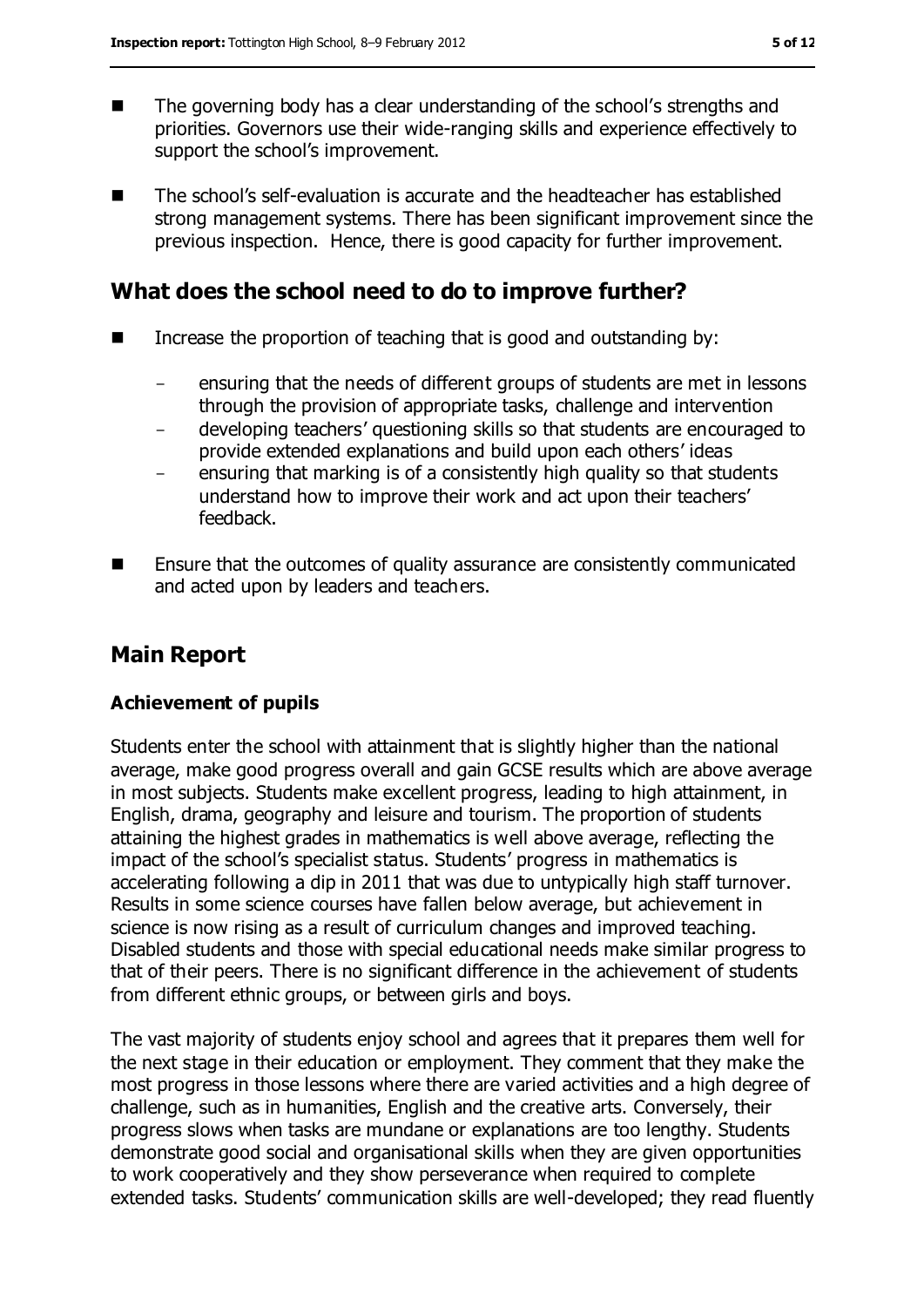in a range of subjects, speak confidently, and readily identify the best ways of solving problems. Their information and communication technology (ICT) skills are good and they relish opportunities to apply them. Their writing is generally adequately detailed, but some students' presentation skills are poor and insufficient attention is paid to correcting basic errors. Students are able to apply their mathematical skills in different contexts, for instance in drawing graphs in geography or calculating budgets when considering lifestyle choices.

Most parents and carers who completed questionnaires agree that their children achieve well. One commented, 'every child matters is at the heart of this school … everyone is helped to achieve their best'.

#### **Quality of teaching**

Teachers have good subject knowledge and establish positive relationships with their classes. The best teaching stimulates students' curiosity and develops their thinking skills. This was the case in two highly effective history lessons in which teachers' incisive questioning deepened students' understanding of the appeasement of Hitler and the effects of British foreign policy. Some teaching actively promotes students' independence, such as in an excellent media studies lesson in which the teacher enabled students to structure and lead their own discussion about the features of a magazine cover, prior to constructing their own multi-modal text. The students used technical language accurately and developed their understanding through sustained discussion. The best teaching challenges the most-able students, such as in a mathematics lesson where complex equations captivated students' interest, leading one to remark, 'I just love the logic of algebra!' There is also evidence of teachers modifying tasks effectively to support individual learners in consolidating their understanding, as was the case in a very successful English lesson in which students discussed the formality of different text types and kept track of their ideas by placing stickers on a continuum line. In lessons where teaching is satisfactory, students' progress is sometimes less secure because all students are expected to complete the same task in the same time, irrespective of their different skills and starting points.

The quality of marking is particularly good in history, English and art. Teachers' comments balance praise for students' achievements with advice on how to improve further and helpful references are made to the levels or grade criteria at which they are working. Across subjects marking is generally completed on a regular basis, but there is inconsistency in its usefulness. Not all teachers routinely insist on high standards of presentation and there is variability in the identification of errors in spelling, punctuation and grammar. Students do not always act upon the advice given by their teachers with regard to correcting their work.

Teachers' reports to parents and carers are generally useful and detailed, but on occasions teachers' comments are too general to assist them in supporting their children's learning. Teaching and the curriculum promote students' spiritual, moral, social and cultural development effectively.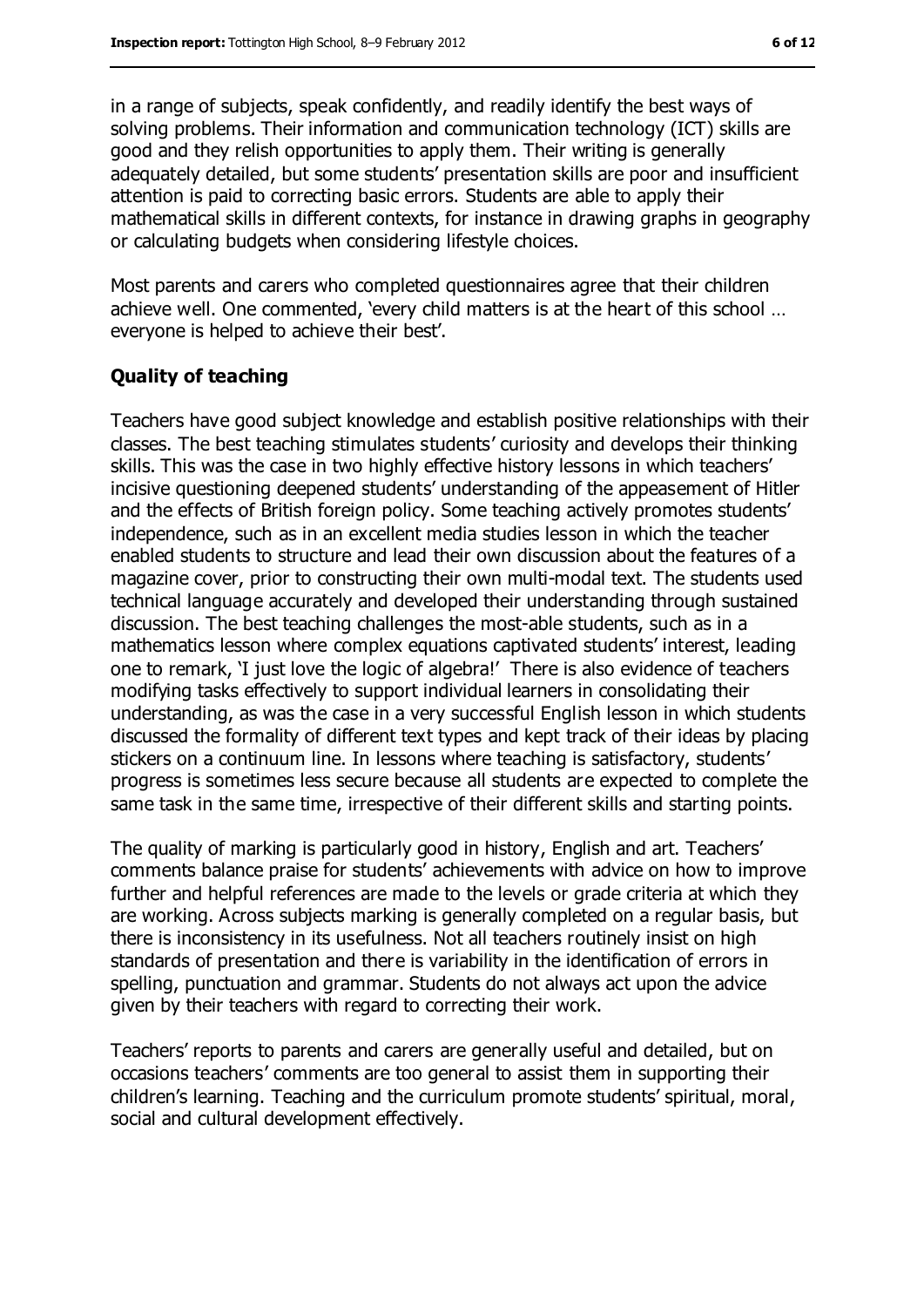#### **Behaviour and safety of pupils**

Most students are courteous, friendly and sensible. They display positive attitudes to their learning and show respect for their teachers and each other. Students value the school's new behaviour management system and eagerly collect 'green points' to earn rewards. There has been a substantial decline in the number of 'red points' given for poor conduct, and a corresponding reduction in the number of fixed-term exclusions. The school is a harmonious and orderly community in which students feel very safe. Students are adamant that bullying is extremely rare and that staff will always take effective action if they know of its occurrence. Initiatives such as 'antibullying day' raise students' awareness of bullying in all its forms and help them to develop strategies to keep themselves safe in the world beyond school. They know how to keep themselves safe and healthy and take responsibility for their own actions. Students appreciate the improvements made to the school site that ensure their safety and provide them with a comfortable environment.

Most parents and carers agree that behaviour at the school is good. A few feel that lessons are sometimes disrupted by poor behaviour. Inspectors took particular note of this view in scrutinising behaviour records, observing lessons and speaking with staff and students. They found that very few lessons are disrupted by poor behaviour, and that when this occurs, it is dealt with quickly and effectively.

Students' attendance is above the national average and rising. Very few students are persistently absent from school due to effective partnership working between the school, parents, carers and outside agencies.

#### **Leadership and management**

The headteacher provides dynamic and principled leadership. He is effectively supported by senior leaders who share a common vision and have complementary skills to secure the school's further improvement. Leadership roles have been reconfigured and streamlined. The senior team has been consolidated by the appointment of a business manager. Middle leaders' skills have been strengthened through high quality professional development and lines of accountability are clear. The governing body provides strong support and rigorous challenge. Individual governors have a range of skills and professional expertise that they use to good effect to improve the school, for instance by securing additional funding to improve dining facilities. There are effective arrangements for students to present their views to governors.

Clear quality assurance processes have been introduced that provide leaders with an accurate view of the quality of teaching. Lesson observations are undertaken on a regular basis by senior and middle leaders; joint observations with inspectors confirm that their judgements are accurate and their feedback is insightful. The outcomes of quality assurance are not acted upon consistently by all teachers, such as with regard to the quality of marking.

The school's motto, 'excellence through partnerships' characterises its increasingly outward-facing approach. Leaders are keen to develop best practice across all subjects, and through their work with Greater Manchester Challenge family of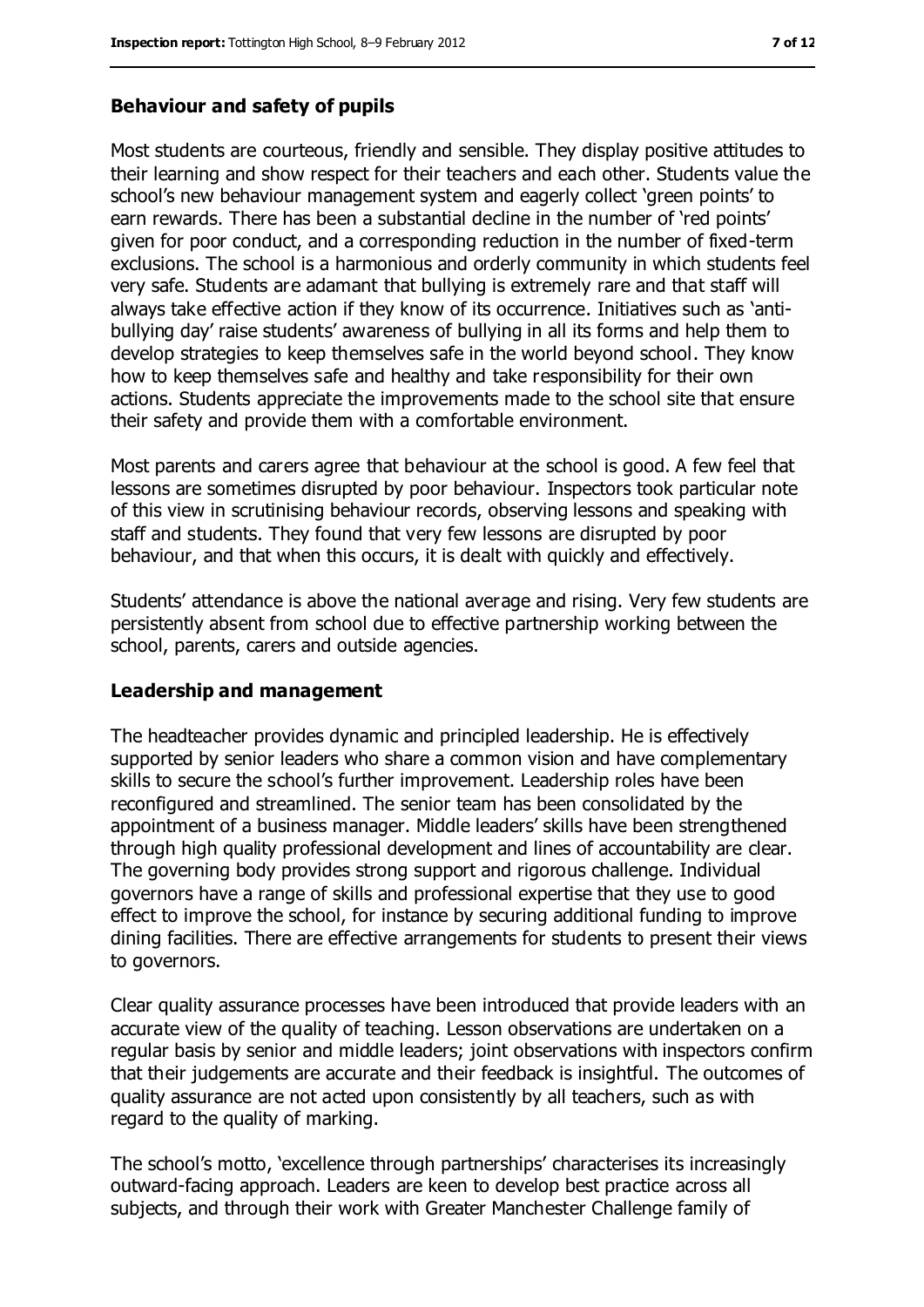schools, the Bury Secondary Learning Collaboration and local universities, they share effective approaches to learning. The school's curriculum is of good quality and has been broadened to meet the needs of all groups of students. Those who are identified as being gifted or talented value the opportunities the school provides, including through partnership with colleges and universities, to extend their learning through participation in extension programmes, such as a forensic science day.

The school's 'Immersion days' are very popular with students and provide excellent opportunities for them to deepen their thinking about cross-curricular issues such as disability awareness and personal responsibility. The programme includes engaging experiences that contribute strongly to students' moral development. Students who encountered Crocodile Joe's reptiles learned directly about environmental adaptation and discussed the moral implications of animal ownership. Social and cultural development is strongly promoted, particularly through humanities and creative arts subjects, and through the school's rich extra-curricular programme. Students show tolerance and understanding in their relationships with each other. The school's policies and practices promote equality of opportunity. Sensitive support is provided to enable disabled students and those with special educational needs to engage in all the school has to offer. Safeguarding arrangements meet requirements and are assiduously monitored. The school has improved strongly since its previous inspection and has good capacity to improve further.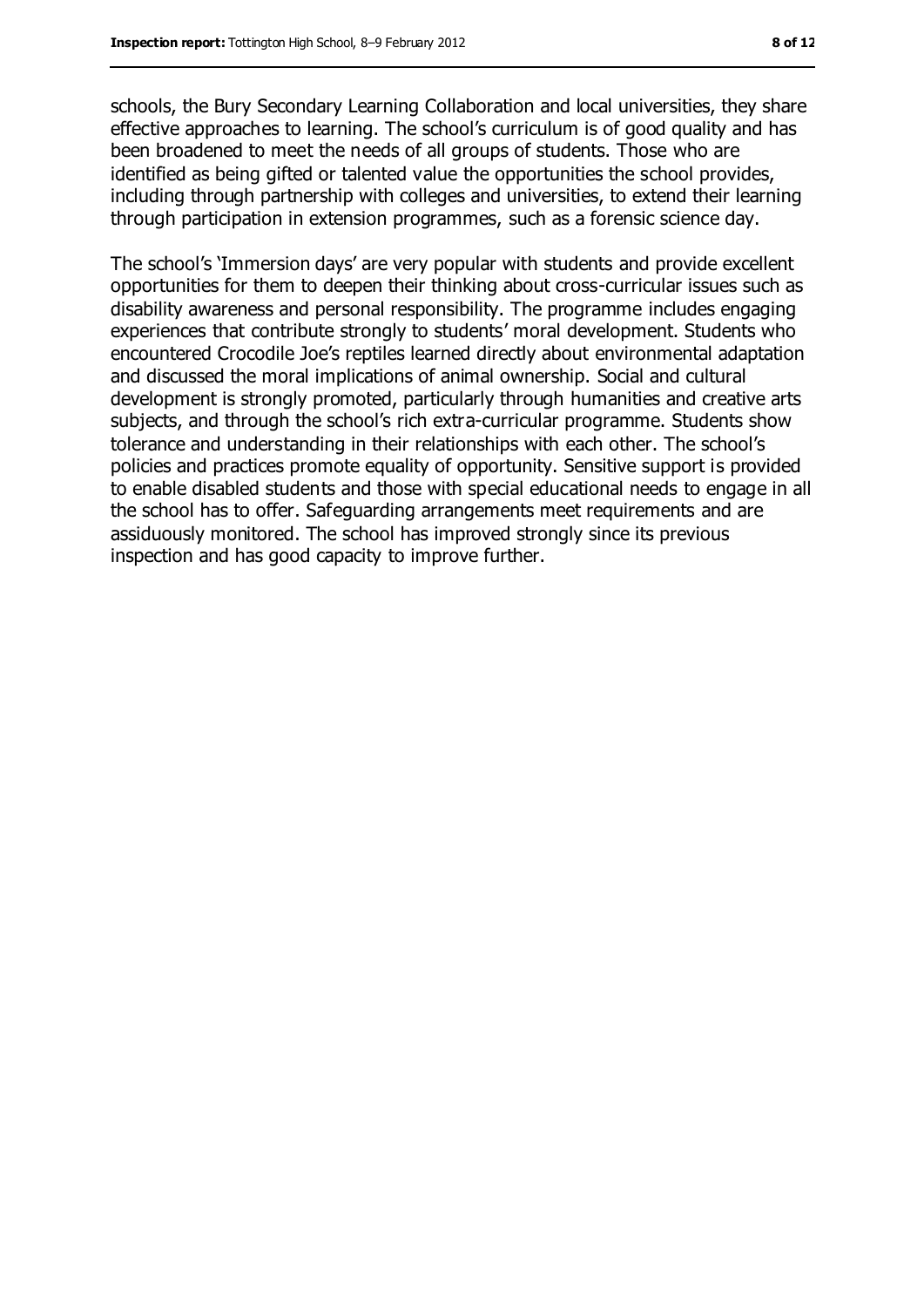# **Glossary**

### **What inspection judgements mean**

| Grade   | <b>Judgement</b> | <b>Description</b>                                                                                                                                                                                                            |
|---------|------------------|-------------------------------------------------------------------------------------------------------------------------------------------------------------------------------------------------------------------------------|
| Grade 1 | Outstanding      | These features are highly effective. An outstanding school<br>provides exceptionally well for all its pupils' needs.                                                                                                          |
| Grade 2 | Good             | These are very positive features of a school. A school that is<br>good is serving its pupils well.                                                                                                                            |
| Grade 3 | Satisfactory     | These features are of reasonable quality. A satisfactory school<br>is providing adequately for its pupils.                                                                                                                    |
| Grade 4 | Inadequate       | These features are not of an acceptable standard. An<br>inadequate school needs to make significant improvement in<br>order to meet the needs of its pupils. Ofsted inspectors will<br>make further visits until it improves. |

### **Overall effectiveness of schools**

|                       | Overall effectiveness judgement (percentage of schools) |      |                     |                   |
|-----------------------|---------------------------------------------------------|------|---------------------|-------------------|
| <b>Type of school</b> | <b>Outstanding</b>                                      | Good | <b>Satisfactory</b> | <b>Inadequate</b> |
| Nursery schools       | 46                                                      | 46   |                     |                   |
| Primary schools       |                                                         | 47   | 40                  |                   |
| Secondary schools     | 14                                                      | 38   | 40                  |                   |
| Special schools       | 28                                                      | 48   | 20                  |                   |
| Pupil referral units  | 15                                                      | 50   | 29                  |                   |
| All schools           |                                                         | 46   | 38                  |                   |

New school inspection arrangements have been introduced from 1 January 2012. This means that inspectors make judgements that were not made previously.

The data in the table above are for the period 1 September 2010 to 31 August 2011 and represent judgements that were made under the school inspection arrangements that were introduced on 1 September 2009. These data are consistent with the latest published official statistics about maintained school inspection outcomes (see [www.ofsted.gov.uk\)](../../../../sgornall/AppData/Local/AppData/Local/Microsoft/Windows/Temporary%20Internet%20Files/Low/Content.IE5/Content.IE5/I81WO4AD/www.ofsted.gov.uk).

The sample of schools inspected during 2010/11 was not representative of all schools nationally, as weaker schools are inspected more frequently than good or outstanding schools.

Primary schools include primary academy converters. Secondary schools include secondary academy converters, sponsor-led academies and city technology colleges. Special schools include special academy converters and non-maintained special schools.

Percentages are rounded and do not always add exactly to 100.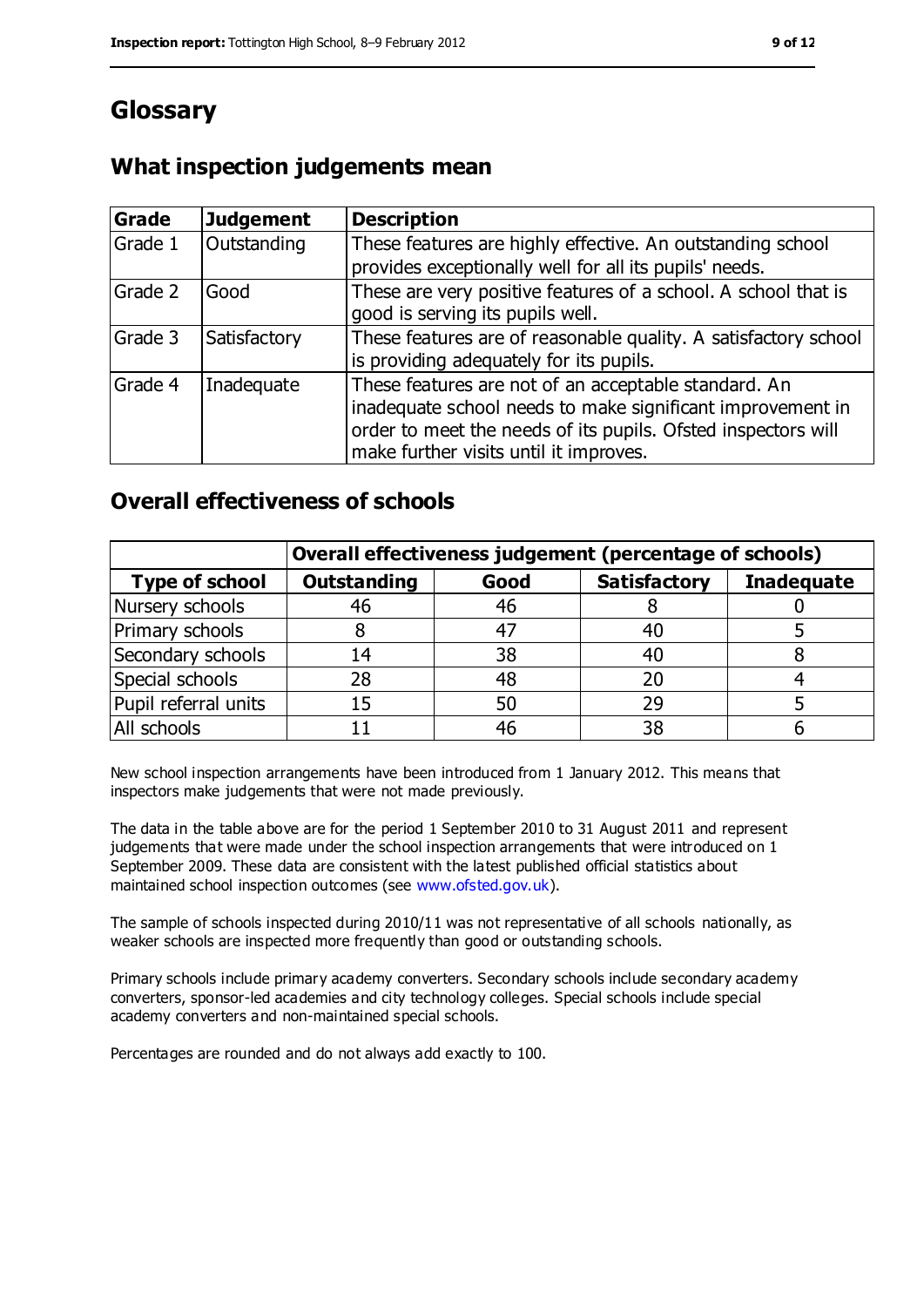# **Common terminology used by inspectors**

| Achievement:                  | the progress and success of a pupil in their learning and<br>development taking account of their attainment.                                                                                                           |
|-------------------------------|------------------------------------------------------------------------------------------------------------------------------------------------------------------------------------------------------------------------|
| Attainment:                   | the standard of the pupils' work shown by test and<br>examination results and in lessons.                                                                                                                              |
| Behaviour                     | how well pupils behave in lessons, with emphasis on their<br>attitude to learning. Pupils' punctuality to lessons and their<br>conduct around the school.                                                              |
| Capacity to improve:          | the proven ability of the school to continue improving based<br>on its self-evaluation and what the school has accomplished<br>so far and on the quality of its systems to maintain<br>improvement.                    |
| Leadership and<br>management: | the contribution of all the staff with responsibilities, not just<br>the governors and headteacher, to identifying priorities,<br>directing and motivating staff and running the school.                               |
| Learning:                     | how well pupils acquire knowledge, develop their<br>understanding, learn and practise skills and are developing<br>their competence as learners.                                                                       |
| Overall effectiveness:        | inspectors form a judgement on a school's overall<br>effectiveness based on the findings from their inspection of<br>the school.                                                                                       |
| Progress:                     | the rate at which pupils are learning in lessons and over<br>longer periods of time. It is often measured by comparing<br>the pupils' attainment at the end of a key stage with their<br>attainment when they started. |
| Safety                        | how safe pupils are in school, including in lessons; and their<br>understanding of risks. Pupils' freedom from bullying and<br>harassment. How well the school promotes safety, for<br>example e-learning.             |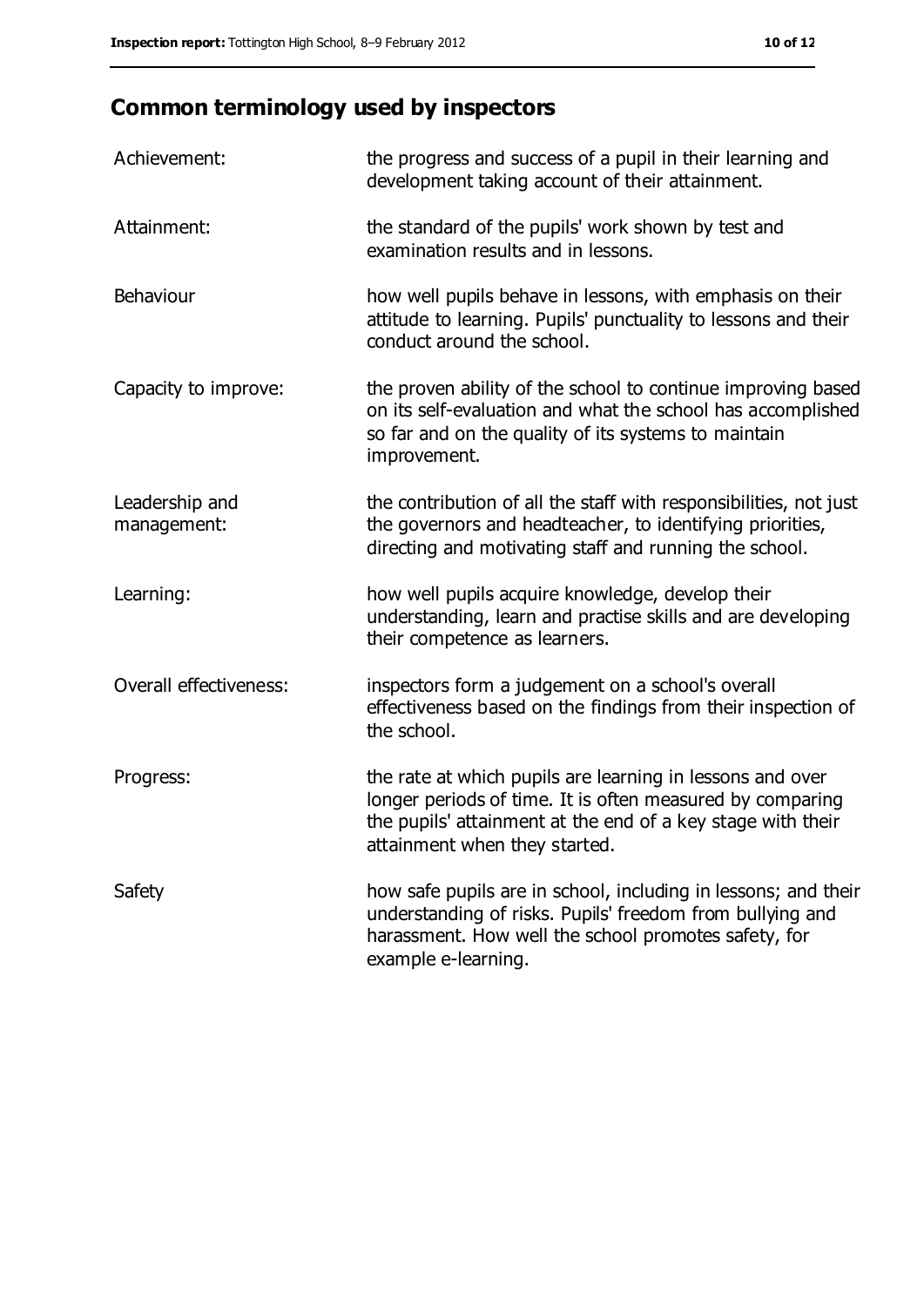#### **This letter is provided for the school, parents and carers to share with their children. It describes Ofsted's main findings from the inspection of their school.**



10 February 2012

Dear Students

#### **Inspection of Tottington High School, Bury, BL8 3LY**

Thank you for the help you gave to the inspection team when we visited your school recently. Particular thanks go to those of you who gave up your time to speak with inspectors and those of you who completed questionnaires. The inspectors judged Tottington High to be a good and rapidly improving school. We think you are rightly proud to be members of it. Most of you make good progress and achieve well. We agree that you receive a good quality of teaching and that your teachers know you well and care for you as individuals.

Many of you told us about the exciting extra-curricular opportunities you enjoy and about the good range of courses available to you. We were particularly interested to see how 'Immersion Day' provided you with interesting and different ways of learning. Your good, friendly and cooperative behaviour has a positive impact on the school. You make a real difference in your community, including through your charity work, your music and drama productions.

We think that the headteacher, governors and senior leaders have a clear understanding of what needs to be done to take your school from strength to strength. We have asked them, with your teachers, to make lessons even better so that all of you are challenged and supported to do your very best all the time. Some teachers ask really probing questions to make you think hard and this approach should be extended. We have also noticed that there is a difference in the quality of marking in your books across different subjects. We have asked all teachers to provide you with clear information as to how to improve your work. Obviously, you have an important part to play by acting on their advice and by paying attention to the presentation of your written work. We think there is a great team spirit at Tottington, reflected in your school motto, 'Excellence through partnership' and we have every confidence that the school can improve further.

On behalf of the inspectors, I wish you every success in the future.

Yours sincerely

Shirley Gornall Her Majesty's Inspector